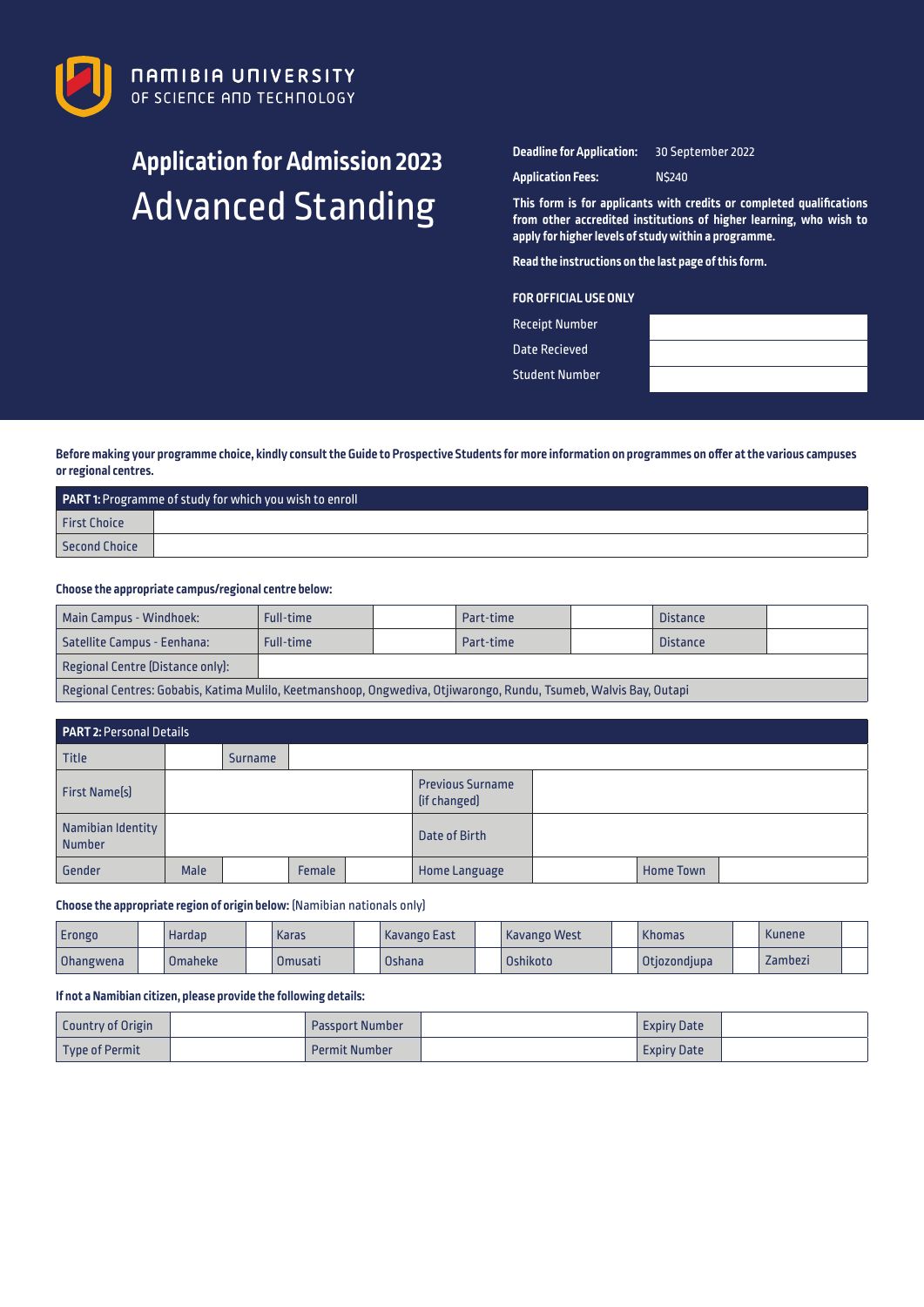| <b>PART 3: Contact Details</b> |                  |               |                                                                                           |
|--------------------------------|------------------|---------------|-------------------------------------------------------------------------------------------|
| <b>Postal Address</b>          |                  |               |                                                                                           |
| Country                        |                  |               |                                                                                           |
| <b>Email Address</b>           | email address.   |               | Very Important Note: All correspondence will be via email. Kindly provide us with a valid |
| Telephone (home)               | Telephone [work] | <b>Mobile</b> |                                                                                           |

# **Parent / Guardian Contact Details** *(This information is required in the case of an emergency)*

| Full name and Surname |                  |               |  |
|-----------------------|------------------|---------------|--|
| <b>Postal Address</b> | Town             | Country       |  |
| Home [Street] Address |                  |               |  |
| Telephone (home)      | Telephone (work) | <b>Mobile</b> |  |

| <b>PART 4: Payment Details</b>                       |  |
|------------------------------------------------------|--|
| Name of Person / Institution Responsible for Payment |  |
| <b>Postal Address</b>                                |  |
| <b>Email Address</b>                                 |  |
| Telephone                                            |  |

# **PART 5:** Physical Challenges

NUST strives to create opportunities for people with disabilities. In many instances we have not yet eliminated all the barriers, it would therefore be helpful for us to know in advance whether or not you have any special needs so that we can work together to achieve equal access to the programme. Please supply us with the following information.

| Indicate whether you are physically challenged<br>If your answer is "yes" tick [v] the appropriate challenge you<br>are experiencing. |                                                                                                                                                                            | <b>Yes</b> |  | <b>No</b>       |  |                                                                                                   |  |
|---------------------------------------------------------------------------------------------------------------------------------------|----------------------------------------------------------------------------------------------------------------------------------------------------------------------------|------------|--|-----------------|--|---------------------------------------------------------------------------------------------------|--|
|                                                                                                                                       | Visually impaired [blind]                                                                                                                                                  |            |  |                 |  | Wheelchair bound                                                                                  |  |
|                                                                                                                                       | Visually impaired (partially blind – find it difficult to read printed<br>text. Cannot study through reading. Need help in the form of audio<br>cassettes, enlarged print) |            |  |                 |  | Muscular / skeletal / joint / limb deficiencies / diseases such as polio<br>or muscular dystrophy |  |
| <b>Hearing impaired</b>                                                                                                               |                                                                                                                                                                            |            |  | <b>Diabetes</b> |  |                                                                                                   |  |

**State any other challenge you might experience and assistance that you might need:**

| <b>PART 6:</b> Specially designated ethnic minorities                                                                                                                                                                                                                        |                   |     |  |
|------------------------------------------------------------------------------------------------------------------------------------------------------------------------------------------------------------------------------------------------------------------------------|-------------------|-----|--|
| $\mid$ Are you a member of the following ethnic minorities? Please tick $\left[\varphi\right]$<br>If your answer is "yes" attach hereto your full birth certificate and a sworn declaration<br>by your Regional Councilor or Headman confirming your ethnic group of origin. | Ovazemba/Ovahimba | San |  |

| <b>PART 7: Educational Particulars</b>                                                             |  |  |                                                                                                                       |  |                                |                                                             |  |  |  |  |  |
|----------------------------------------------------------------------------------------------------|--|--|-----------------------------------------------------------------------------------------------------------------------|--|--------------------------------|-------------------------------------------------------------|--|--|--|--|--|
| Secondary education details: (Please attach a certified copy of the latest school-leaving results) |  |  |                                                                                                                       |  |                                |                                                             |  |  |  |  |  |
| Name of last<br>school attended                                                                    |  |  |                                                                                                                       |  | <b>Highest Grade</b><br>passed |                                                             |  |  |  |  |  |
| Year of<br>examination                                                                             |  |  | Examination<br>Authority                                                                                              |  | Examination<br><b>Number</b>   |                                                             |  |  |  |  |  |
|                                                                                                    |  |  | Tertiary education details: (Please enclose original transcripts and certified copies of certificates, diplomas etc.) |  |                                |                                                             |  |  |  |  |  |
| Institution                                                                                        |  |  | <b>Year of Studies</b>                                                                                                |  | <b>Course Title</b>            | Main subjects studied<br>[including results/grade obtained] |  |  |  |  |  |
|                                                                                                    |  |  |                                                                                                                       |  |                                |                                                             |  |  |  |  |  |
|                                                                                                    |  |  |                                                                                                                       |  |                                |                                                             |  |  |  |  |  |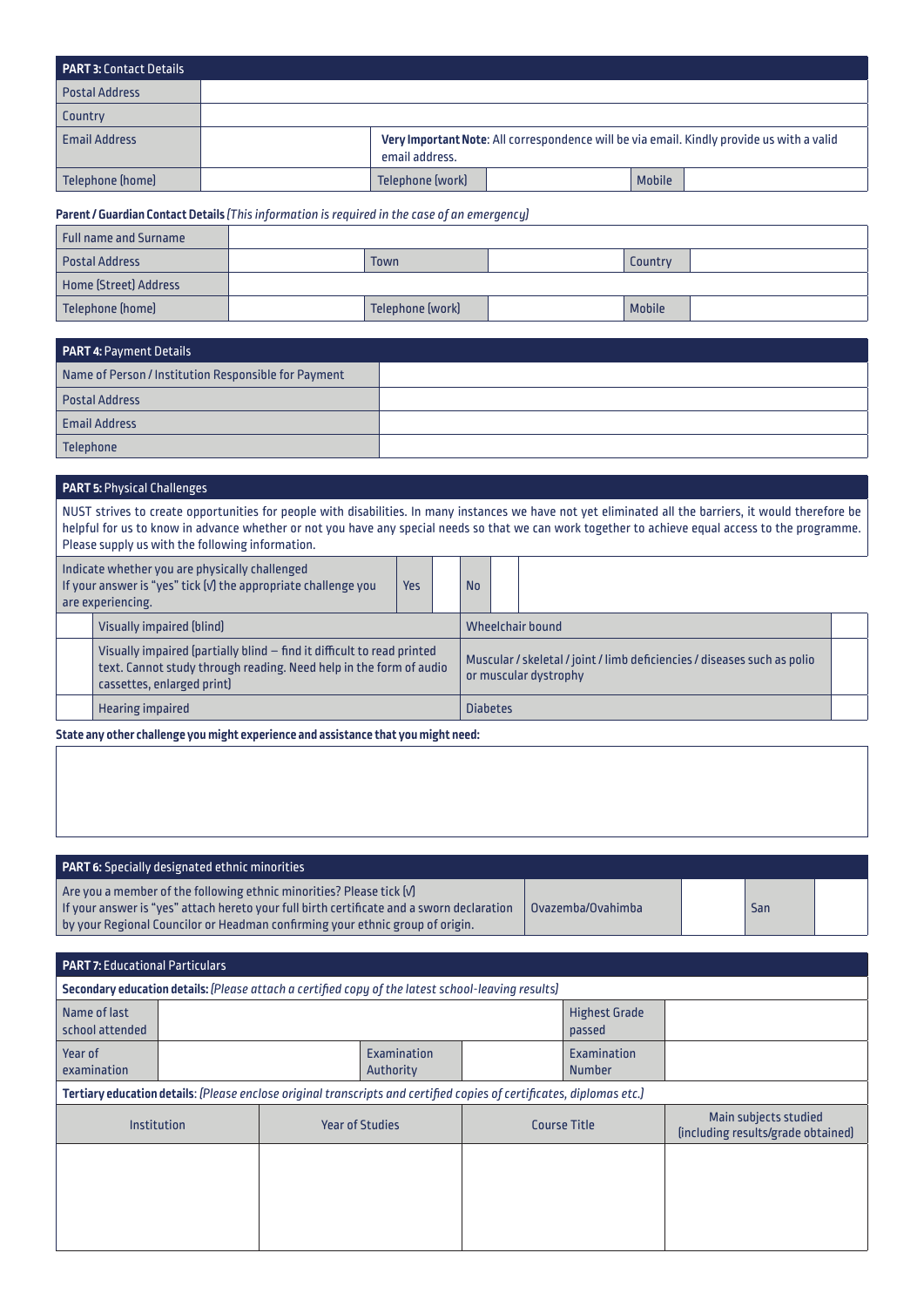## **Admission with Advanced Standing shall be considered under the following conditions: (Please read General Rule GI2.5 in the Yearbook 2022)**

- 1. In the case of credits being presented:
	- Such credits must make up at least the equivalent of one study period (one semester or one year) of the programme for which such advanced standing is applied for.
	- Such credits must not be older than eight years and must be presented in an official academic transcript from the institution concerned.
- 2. In the case of completed qualifications being presented, such application must be accompanied by a detailed original transcript issued by the certifying institution.
- 3. The volume of advanced standing granted shall not exceed 50% of the credit requirements for a degree, except in such cases where a National Diploma is considered appropriate for enrolment in the fourth year level of a degree.

| <b>PART 8: General Information</b>                                       |  |  |                            |          |  |           |  |  |  |
|--------------------------------------------------------------------------|--|--|----------------------------|----------|--|-----------|--|--|--|
| Name of<br>Employer                                                      |  |  | <b>Telephone</b><br>number |          |  |           |  |  |  |
| Postal address                                                           |  |  |                            |          |  |           |  |  |  |
| Do you have access to the following:   Computer<br>[State "Yes" or "No"] |  |  |                            | Internet |  | Cellphone |  |  |  |

## **PART 9:** Declaration and Undertaking by Applicant

I/we, the undersigned hereby declare:

To the best of my knowledge and belief the information furnished in this application is true and correct and that if it be found to be false and misleading in any respect, this application may be invalidated and the applicant's registration terminated;

That I/we will accept liability for any damage to NUST property caused by me and indemnify NUST against any loss or damage howsoever caused in respect of property left at NUST by the applicant. I/we also indemnify NUST against any claim whatsoever for damages howsoever caused or arising which the applicant may sustain whilst registered as a students at NUST, acknowledging the Applicant's participation in any sporting or other activity at NUST or conveyance of the applicant in any NUST vehicle, shall be at the Applicant's sole and absolute risk. This indemnity shall be binding on the Applicant's Executors and Heirs;

That I/we acknowledge that a Specified Minimum Deposit is required before or on the date of registration each semester. The balance on the account is then payable monthly as per dates specified in the Yearbook Fees section;

That a statement signed by the Bursar or his/her delegate shall represent the amount owing to NUST by me/us, and further that in the event of such amount being handed over for collection, I/we shall pay all legal charges incurred on the attorney and client scale;

That I/we shall pay all interest on all overdue fees, and disbursements at a rate of 15% per annum compounded monthly and calculated from the first day of each month following the date by which final payment of all fees and disbursements must have been made;

That I/we shall abide by all regulations of NUST – and further that the applicants shall, if accepted, be under the disciplinary control of NUST as from the date on which he/she takes up residence at NUST or the day on which he/she commences studies or attends an orientation week or registers as a student, whichever is earliest, until NUST accepts a notice of withdrawal from me/us or the applicant fails to renew his/her registration on the due date;

That I/we accept that NUST keeps documents, including this Declaration and Agreement, electronically and distributes them as such. NUST shall at all times be entitled to utilize such documentation in electronic format for whatever purpose required and I/We agree that the electronically generated documents shall replace the originals signed by me;

That although NUST does not take any responsibility for informing parents or guardian or major fee contributor of disciplinary action against a student (whether pending or finalized), academic performance or any other matters relating to the student, NUST may in its discretion report to the parents or guardian or major fee contributor such breaches of the rules by the applicant as NUST deems necessary and further to report on any matter concerning progress, conduct, well-being or health of the applicant, and further that NUST may take all such steps as it considers reasonable in the event of the applicant becoming ill or requiring medical attention without NUST undertaking any legal obligation to do so.

Signature of Applicant: Date: D D M M Y Y Y Y

| h<br>ate:<br>V |  |
|----------------|--|
|----------------|--|

I agree and consent to the above declaration, undertakings, waiver and indemnity by the applicant. I consent to the applicant signing the registration forms if admitted. I hold myself jointly and severally liable with the applicant as co-debtor for all amounts due by the applicant to NUST until I notify NUST in writing to the contrary in which event such notification shall take effect only from the beginning of the following academic year. I irrevocably undertake that I shall not, in any capacity, hold NUST liable for any damage or loss which the applicant or any person may suffer under any of the circumstances set out in the applicants' declaration.

Signature of Legal Guardian: New York Date: Date: Date: Date: Date: Date: Date: D

| ate:<br>v<br>v |  |  |  | $\overline{a}$ | ٠ |  |  |  |  |
|----------------|--|--|--|----------------|---|--|--|--|--|
|----------------|--|--|--|----------------|---|--|--|--|--|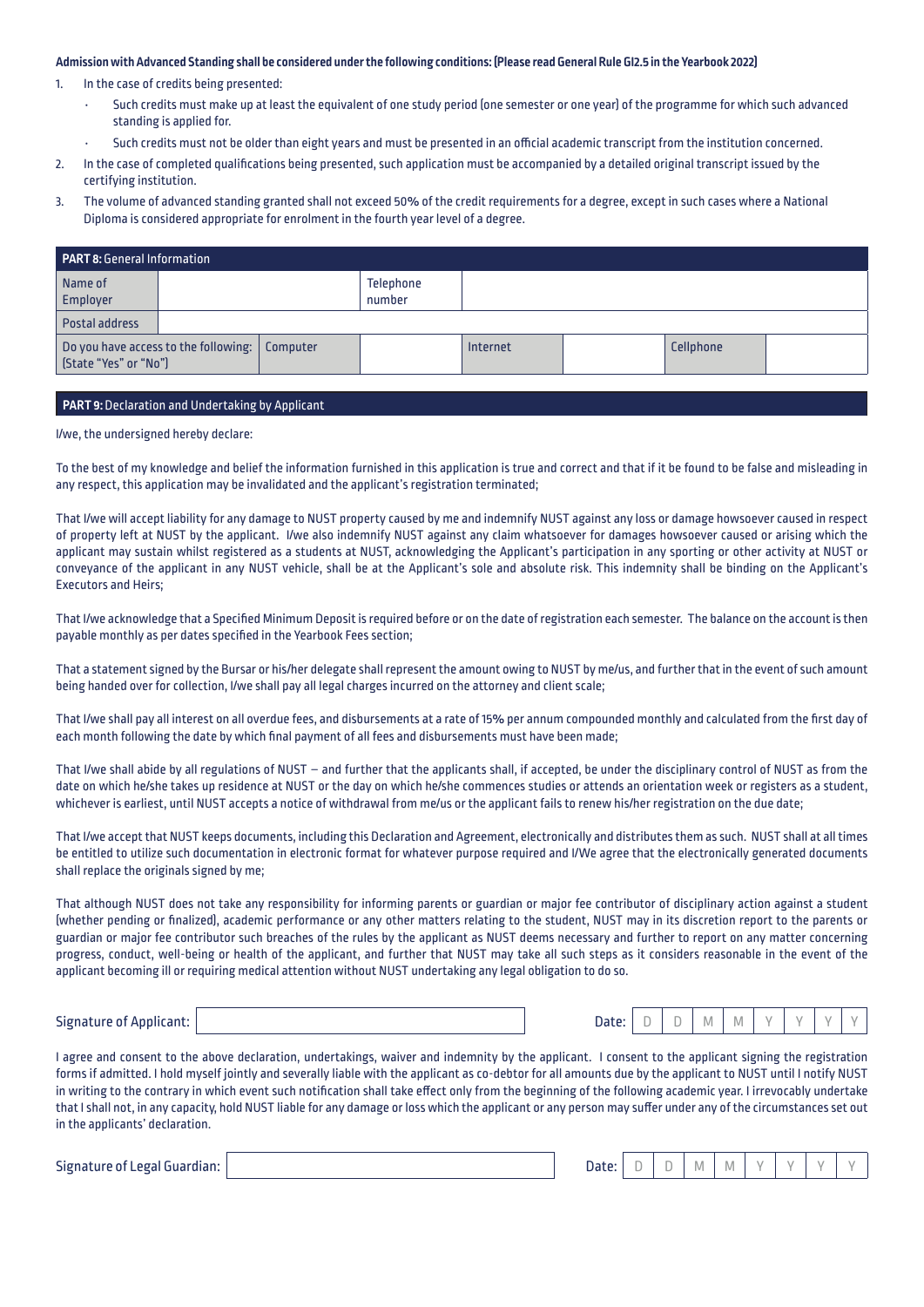- 1. Form to be used by applicants with credits or completed qualifications from other accredited institutions of higher learning, who wish to apply for higher levels of study (e.g. 2<sup>nd</sup>, 3<sup>rd</sup> year etc.) within a programme.
- 2. The application is not binding on the applicant or NUST.
- 3. Complete the form in **BLOCK LETTERS in BLACK INK**. Where a choice is given, mark only the appropriate answer with a tick (√).
- 4. Refer to the Guide for Prospective Students or our Yearbooks 2022 at **www.nust.na**when completing this form. The closing date for applications is 30 September 2022. A non-refundable application fee of N\$240 must accompany this application. Please **do not** send cash when posted. Payments can be made by bank deposit. Enclose your original deposit slip with this application. **Our banking details: First National Bank, Account Number 55500126319, Corporate Branch Windhoek, Branch Code 281872. Postal orders are NOT accepted as payment.** Late applications will be accepted until 28 October 2021. A late application fee of N\$690 is payable**.**

### 5. **Apply online at www.nust.na for free!**

- 6. This application must be accompanied by certified copies of **birth certificate/identity document, relevant academic certificates / latest school results and ORIGINAL academic record / transcript.**
- 7. Applicants with Foreign Qualifications must attach English Translations of their school qualifications. Such translations must be done by a sworn translator in the country of origin or in Namibia. Original transcripts and certified copies of certificates / diplomas in the original language must also be attached. NUST will not be held responsible for the loss of any original document(s). All certified documents will be used for filing purposes. (No copies will be returned to the applicant)
- 8. Candidates with Non-Namibian Qualifications must have these qualifications evaluated by the Namibia Qualifications Authority. A copy of the evaluation, together with the relevant documents, must be attached to the application form.
- 9. Forms must be submitted to: BY MAIL: NUST, The Office of the Registrar, The Admissions Department, Private Bag 13388, Windhoek, Namibia, or PERSONAL: The Student Administrative Service Centre, Frontdesk, 13 Jackson Kaujeua Street, Windhoek or all NUST Regional Centres. All information will be treated as confidential.
- 10. All information will be treated as confidential.

#### **CHECK LIST: Items that must be submitted before your application will be processed.** *Please tick (√)*

| Application form: All parts of the application has been completed                                             | A original official translation of the foreign qualification - if in foreign<br>language other than English |  |  |  |  |
|---------------------------------------------------------------------------------------------------------------|-------------------------------------------------------------------------------------------------------------|--|--|--|--|
| Application Fee: Proof of payment is attached e.g. bank deposit slip                                          | A certified copy of the Namibian Qualification Authority [NQA]                                              |  |  |  |  |
| A certified copy of latest school results e.g. August results, Namibia<br><b>Senior Secondary Certificate</b> | evaluation of foreign qualifications (if qualification is obtained in<br>another country other than SADC    |  |  |  |  |
| A certified copy of all tertiary qualification(s) and academic record                                         | A certified copy of ID document (Namibian Citizens) or Passport (foreign<br>studentsl                       |  |  |  |  |
| An original letter from Employer[s]                                                                           | A certified copy of marriage certificate (where applicable) or divorce<br>order (where applicable)          |  |  |  |  |